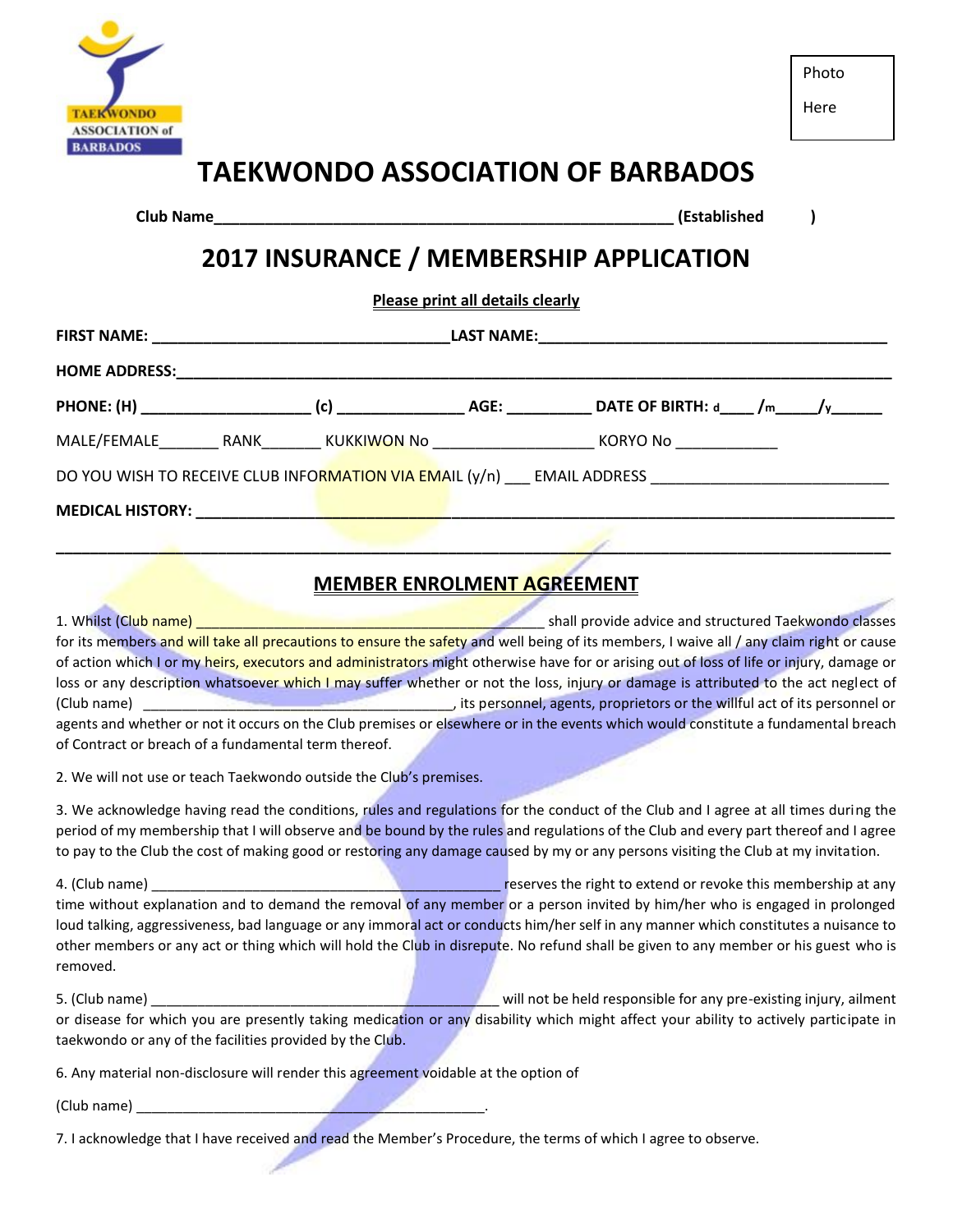|                                                                                                                 | I acknowledge that this is a binding agreement, which shall not be cancelled by me.                                 |              |
|-----------------------------------------------------------------------------------------------------------------|---------------------------------------------------------------------------------------------------------------------|--------------|
| both my property and my person shall be at my own risk and I will not hold                                      |                                                                                                                     | 's premises, |
|                                                                                                                 |                                                                                                                     |              |
|                                                                                                                 | I acknowledge that this agreement may not be transferred to any other person without the consent of                 |              |
|                                                                                                                 |                                                                                                                     |              |
|                                                                                                                 | Accepted on behalf of (Club name) <b>Accepted on behalf</b> of (Club name) <b>Accepted</b> on behalf of (Club name) |              |
| Instructors Signature: Management Control of the Management Control of the Management Control of the Management | <b>Print Name:</b>                                                                                                  |              |
|                                                                                                                 | Dated: $d_$ /m /y                                                                                                   |              |
|                                                                                                                 | <b>Members Agreement has been read. Yes No</b>                                                                      |              |
|                                                                                                                 | the company of the company of                                                                                       |              |
|                                                                                                                 | Dated: d____/m______/y___                                                                                           |              |
|                                                                                                                 | <b>Individual Membership Application Reviewed: Y</b><br>N                                                           |              |
|                                                                                                                 | <b>Executive Council Approval granted: Y N</b>                                                                      |              |
|                                                                                                                 | <b>Print Name: Example 2018</b>                                                                                     |              |
|                                                                                                                 | Dated: $d$ /m /y /                                                                                                  |              |
|                                                                                                                 |                                                                                                                     |              |
|                                                                                                                 | Youth Member (18 or under) this part must be signed by your parent or guardian.                                     |              |
|                                                                                                                 |                                                                                                                     |              |
|                                                                                                                 |                                                                                                                     |              |
|                                                                                                                 | Dated: $d_{1}/m_{2}/y_{2}/y_{2}/x$                                                                                  |              |